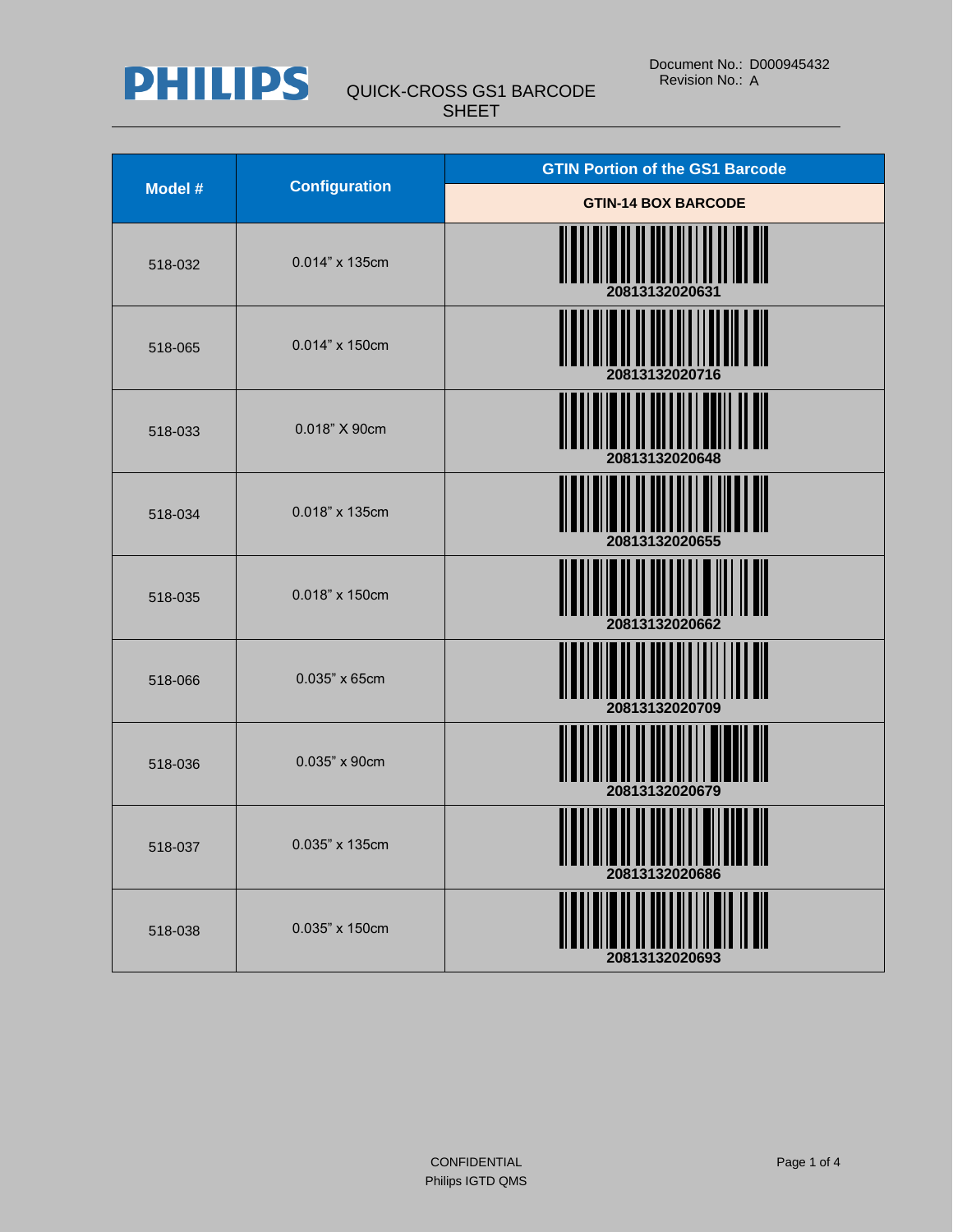

| <b>Model #</b> | <b>Configuration</b> | <b>GTIN Portion of the GS1 Barcode</b>                                            |
|----------------|----------------------|-----------------------------------------------------------------------------------|
|                |                      | <b>GTIN-14 BOX BARCODE</b>                                                        |
| 518-032-B      | 0.014" x 135cm       | 20813132029320                                                                    |
| 518-065-B      | 0.014" x 150cm       | 20813132029399                                                                    |
| 518-033-B      | 0.018" X 90cm        | 20813132029337                                                                    |
| 518-034-B      | 0.018" x 135cm       | 20813132029344                                                                    |
| 518-035-B      | 0.018" x 150cm       | 20813132029351                                                                    |
| 518-066-B      | 0.035" x 65cm        | 20813132029405                                                                    |
| 518-036-B      | 0.035" x 90cm        | 20813132029368                                                                    |
| 518-037-B      | 0.035" x 135cm       | ∥<br><u> 11 A 11 AN 110 AN 110 AN 1111 AN 1111 AN 1111 AN 1</u><br>20813132029375 |
| 518-038-B      | 0.035" x 150cm       | WWW<br>20813132029382                                                             |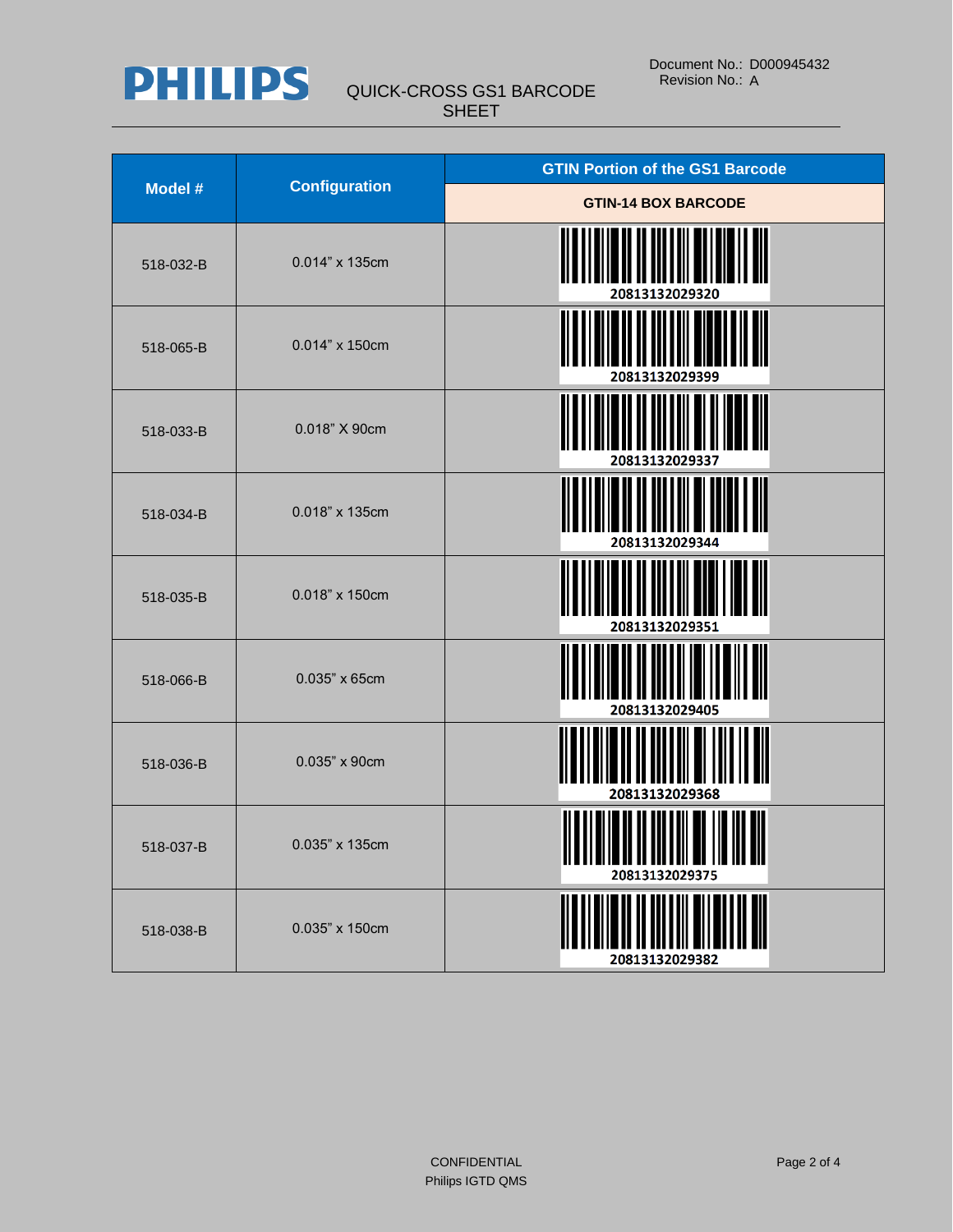

| Model # | <b>Configuration</b> | <b>GTIN Portion of the GS1 Barcode</b> |
|---------|----------------------|----------------------------------------|
|         |                      | <b>GTIN-14 POUCH BARCODE</b>           |
| 518-032 | 0.014" x 135cm       | 00813132020637                         |
| 518-065 | 0.014" x 150cm       | 00813132020712                         |
| 518-033 | 0.018" X 90cm        | 00813132020644                         |
| 518-034 | 0.018" x 135cm       | 00813132020651                         |
| 518-035 | 0.018" x 150cm       | 00813132020668                         |
| 518-066 | 0.035" x 65cm        | 00813132020705                         |
| 518-036 | 0.035" x 90cm        | 00813132020675                         |
| 518-037 | 0.035" x 135cm       | 00813132020682                         |
| 518-038 | 0.035" x 150cm       | 00813132020699                         |